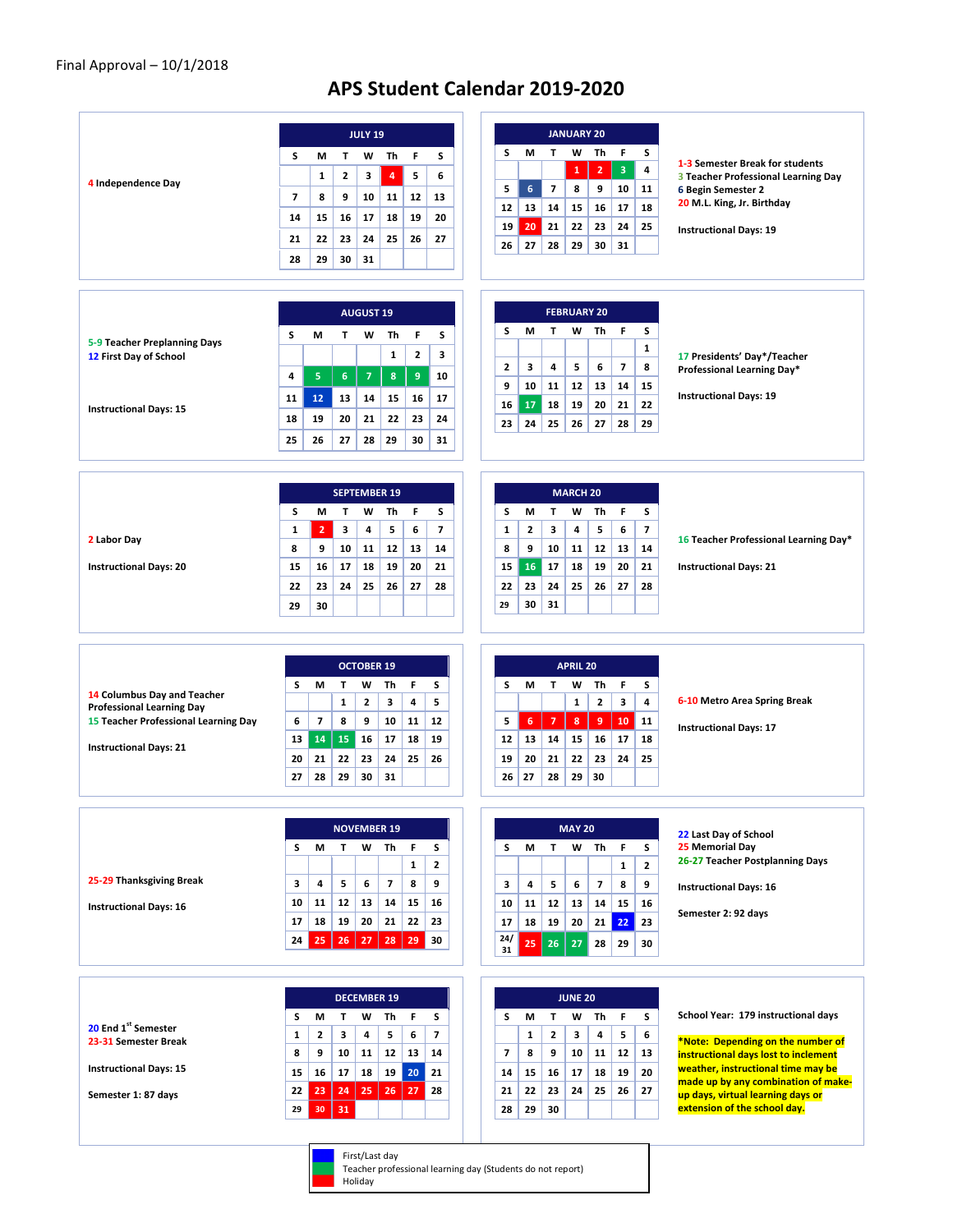## **APS Student Calendar 2020-2021**

|                                                         |                   |                         |                              | <b>JULY 20</b>          |              |                |                         |                               |
|---------------------------------------------------------|-------------------|-------------------------|------------------------------|-------------------------|--------------|----------------|-------------------------|-------------------------------|
|                                                         | s                 | М                       | T                            |                         | w            | Th             | F                       | S                             |
|                                                         |                   |                         |                              |                         | $\mathbf{1}$ | $\mathbf{2}$   | $\overline{\mathbf{3}}$ | 4                             |
| 3 Independence Day (observed)                           | 5                 | 6                       | 7                            |                         | 8            | 9              | 10                      | 11                            |
|                                                         | 12                | 13                      | 14                           |                         | 15           | 16             | 17                      | 18                            |
|                                                         | 19                | 20                      | 21                           |                         | 22           | 23             | 24                      | 25                            |
|                                                         | 26                | 27                      | 28                           |                         | 29           | 30             | 31                      |                               |
|                                                         |                   |                         |                              |                         |              |                |                         |                               |
|                                                         |                   |                         |                              | <b>AUGUST 20</b>        |              |                |                         |                               |
|                                                         | s                 | М                       |                              | Т                       | w            | Th             | F                       | s                             |
| 3-7 Teacher Preplanning days                            |                   |                         |                              |                         |              |                |                         | $\mathbf{1}$                  |
| 10 First Day of School                                  | $\mathbf{2}$      | 3                       |                              | $\overline{\mathbf{4}}$ | ${\sf s}$    | $6\phantom{a}$ | 7                       | 8                             |
| Instructional days: 16                                  | 9                 | 10                      |                              | 11                      | 12           | 13             | 14                      | 15                            |
|                                                         | 16                | 17                      |                              | 18                      | 19           | 20             | 21                      | 22                            |
|                                                         | 23/<br>30         | 24/<br>31               |                              | 25                      | 26           | 27             | 28                      | 29                            |
|                                                         |                   |                         |                              |                         |              |                |                         |                               |
|                                                         |                   |                         |                              | <b>SEPTEMBER 20</b>     |              |                |                         |                               |
|                                                         | s                 | М                       | т                            |                         | W            | Τh             | F                       | s                             |
| 7 Labor Day                                             |                   |                         | $\mathbf{1}$                 |                         | $\mathbf{2}$ | 3              | 4                       | 5                             |
|                                                         | 6                 | $\overline{7}$          | 8                            |                         | 9            | 10             | 11                      | 12                            |
| Instructional days: 21                                  | 13<br>20          | 14<br>21                | 15<br>22                     |                         | 16<br>23     | 17<br>24       | 18<br>25                | 19<br>26                      |
|                                                         | 27                | 28                      | 29                           |                         | 30           |                |                         |                               |
|                                                         |                   |                         |                              |                         |              |                |                         |                               |
|                                                         |                   |                         |                              |                         |              |                |                         |                               |
|                                                         |                   |                         |                              | <b>OCTOBER 20</b>       |              |                |                         |                               |
|                                                         | s                 | М                       | T                            |                         | W            | Th<br>1        | F<br>$\mathbf{2}$       | s<br>3                        |
| 12 Columbus Day<br>13 Teacher Professional Learning Day | 4                 | 5                       | 6                            |                         | 7            | 8              | 9                       | 10                            |
| <b>Instructional days: 20</b>                           | 11                | 12                      | 13                           |                         | 14           | 15             | 16                      | 17                            |
|                                                         | 18                | 19                      | 20                           |                         | 21           | 22             | 23                      | 24                            |
|                                                         | 25                | 26                      | 27                           |                         | 28           | 29             | 30                      | 31                            |
|                                                         |                   |                         |                              |                         |              |                |                         |                               |
|                                                         |                   |                         |                              | <b>NOVEMBER 20</b>      |              |                |                         |                               |
| 3 Election Day/Teacher Professional                     | s                 | м                       | T<br>$\overline{\mathbf{3}}$ |                         | w            | Th<br>5        | F<br>6                  | s<br>$\overline{\phantom{a}}$ |
| <b>Learning Day</b>                                     | $\mathbf{1}$<br>8 | $\overline{2}$<br>9     | 10                           |                         | 4<br>11      | 12             | 13                      | 14                            |
| 23-27 Thanksgiving Break                                | 15                | 16                      | 17                           |                         | 18           | 19             | 20                      | 21                            |
| Instructional days: 15                                  | 22                | 23                      |                              | 24                      | 25           | 26             | 27                      | 28                            |
|                                                         | 29                | 30                      |                              |                         |              |                |                         |                               |
|                                                         |                   |                         |                              |                         |              |                |                         |                               |
|                                                         |                   |                         |                              |                         |              |                |                         |                               |
|                                                         |                   |                         |                              |                         |              |                |                         |                               |
|                                                         | s                 | м                       | Т                            | <b>DECEMBER 20</b>      | w            | Th             | F                       | s                             |
| <b>18 End, First Semester</b><br>23-31 Semester Break   |                   |                         | $\mathbf{1}$                 |                         | $\mathbf{2}$ | 3              | 4                       | 5                             |
|                                                         | 6                 | $\overline{\mathbf{z}}$ | 8                            |                         | 9            | 10             | 11                      | 12                            |
|                                                         | 13                | 14                      | 15                           |                         | 16           | 17             | 18                      | 19                            |
| Instructional days: 14<br>Semester 1: 86 days           | 20<br>27          | 21<br>28                | 22<br>29                     |                         | 23<br>30     | 24<br>31       | 25                      | 26                            |